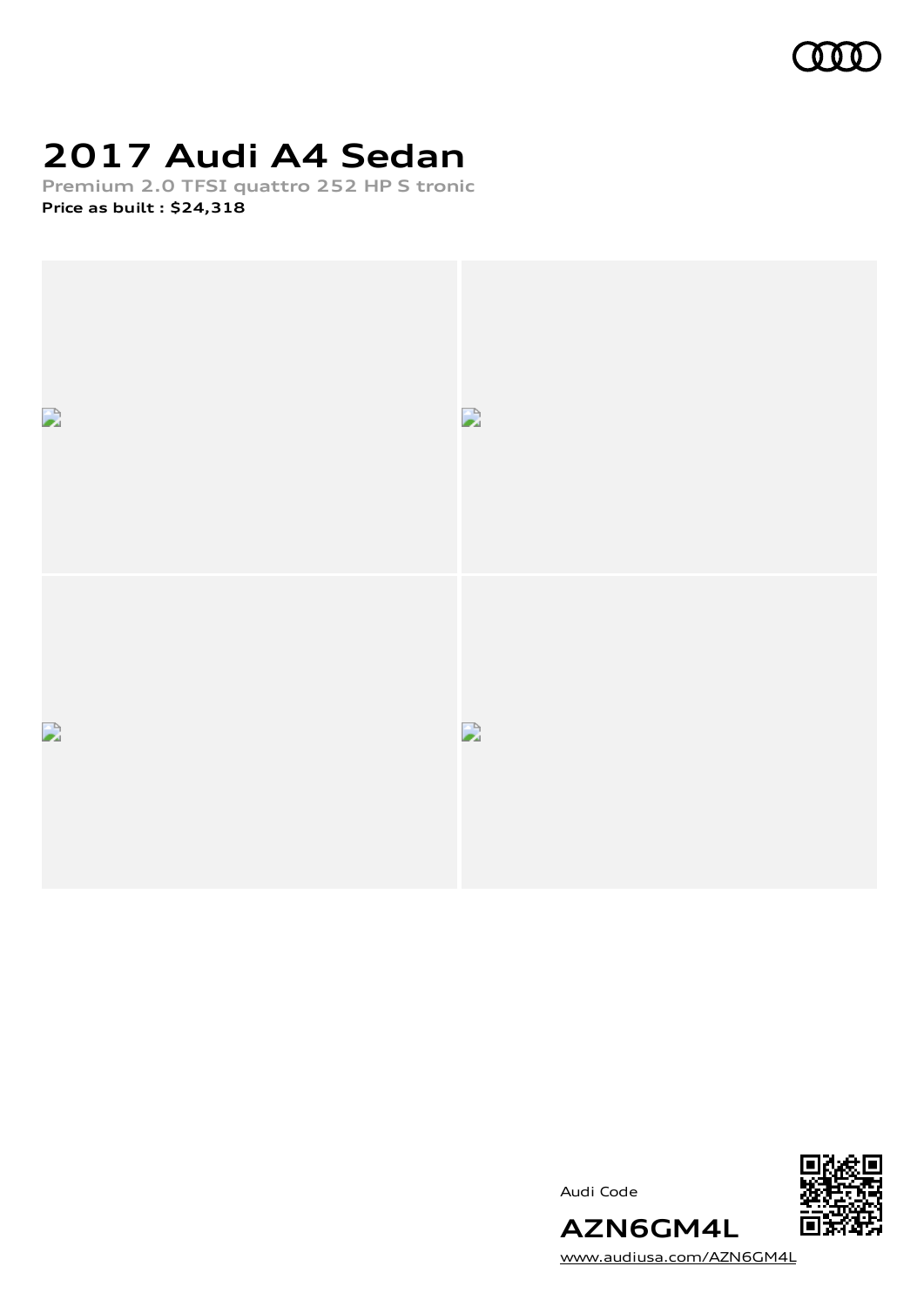## **Summary**

#### **Audi 2017 Audi A4 Sedan** Premium 2.0 TFSI quattro 252 HP S tronic

**Price as buil[t](#page-9-0)** \$24,318

#### **Exterior colour**

Florett Silver metallic

#### $\overline{\phantom{a}}$

#### **Further Information**

| Warranty        |              |
|-----------------|--------------|
|                 | N٥           |
| Mileage         | 69,004 miles |
| Type of vehicle | Used car     |

#### **Interior colour**

| Black |
|-------|
| Black |
| Black |
| Black |
|       |

#### **Audi Code** AZN6GM4L

**Your configuration on www.audiusa.com** [www.audiusa.com/AZN6GM4L](https://www.audiusa.com/AZN6GM4L)

**Commission number** 4b556abd0a0e09b1590d

#### **Technical Specifications**

| Engine type                  | Four-cylinder                                 |
|------------------------------|-----------------------------------------------|
| stroke                       | Displacement/Bore and 1,984/82.5 x 92.8 cc/mm |
| Torque                       | 273 @ 1,600-4,500 lb-ft@rpm                   |
| Top track speed              | 130 mph mph                                   |
| Acceleration (0 - 60<br>mph) | 5.7 seconds seconds                           |
| Recommended fuel             | Premium                                       |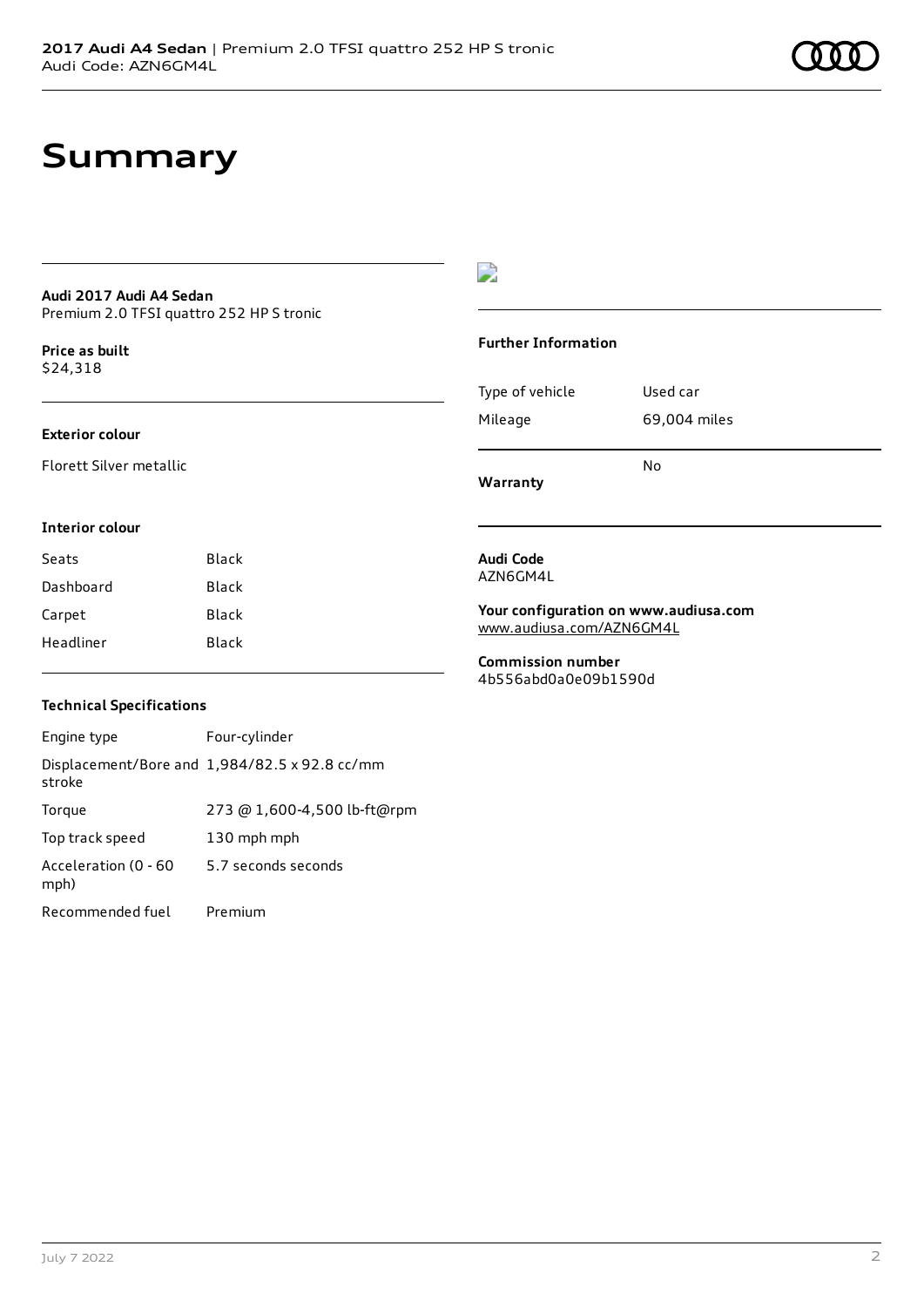# **Equipment**

Florett Silver metallic

Audi advanced key

Power-adjustable, auto-dimming, heated exterior side mirrors with memory

Convenience package

Heated front seats

Color driver information system

MMI® navigation plus with voice control system

Audi connect®

MMI® radio

SiriusXM® Satellite Radio





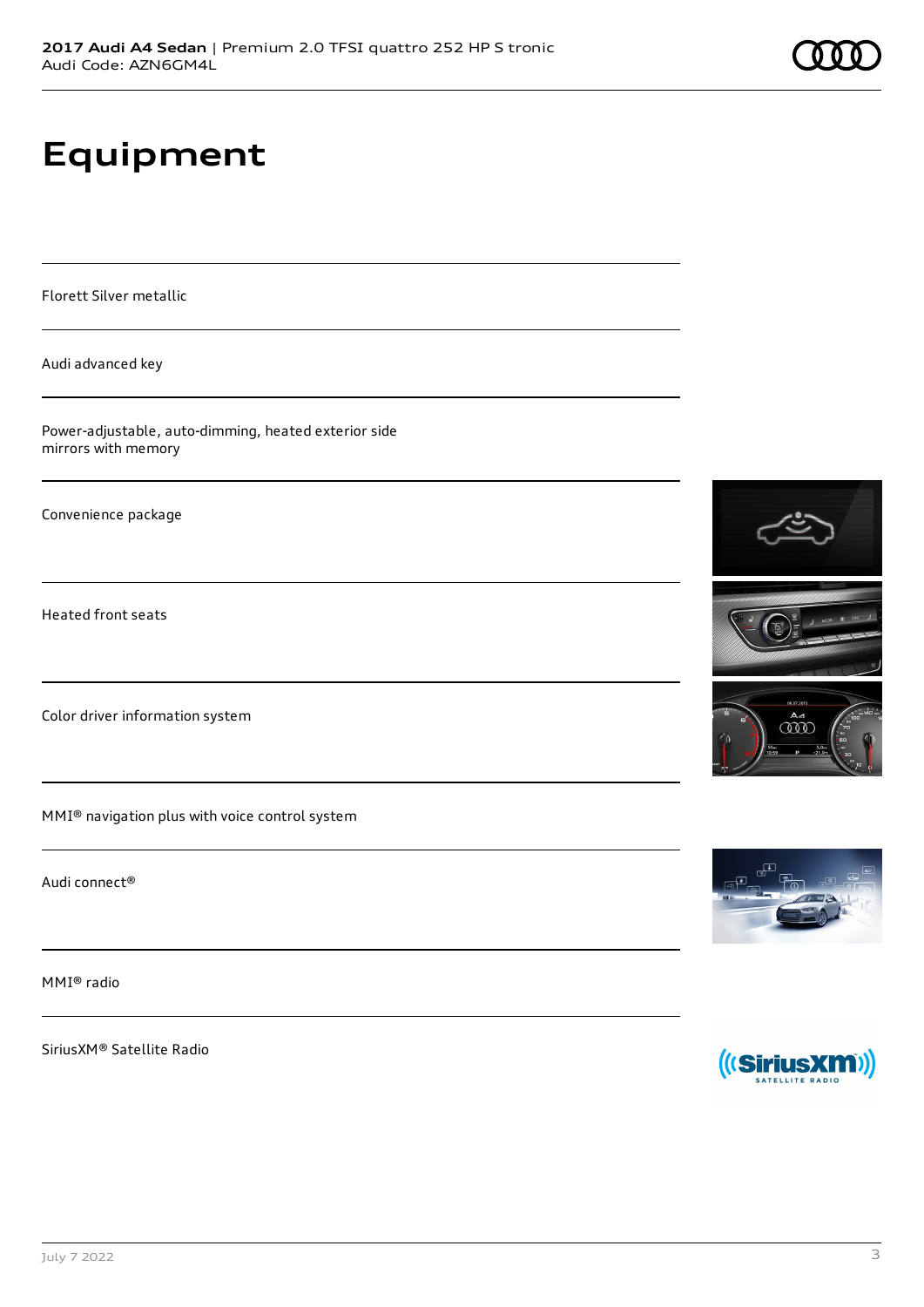# **Standard features**

#### **Safety and Security**

| 4UH             | Driver and front-passenger advanced airbags<br>and knee airbags                   |
|-----------------|-----------------------------------------------------------------------------------|
| UH1             | Electromechanical parking brake                                                   |
| 8T <sub>2</sub> | Cruise control with coast, resume and<br>accelerate features                      |
| VC <sub>2</sub> | Garage door opener (HomeLink®)                                                    |
| 4H3             | Manual child lock                                                                 |
| QZ7             | Electromechanical power steering                                                  |
| 7K6             | Tire-pressure monitoring system                                                   |
| 4X3             | Head/thorax side airbags                                                          |
| 8N6             | Light / rain sensor                                                               |
| 3B7             | ISOFIX child seat mounting and Top Tether<br>anchorage point for outer rear seats |

#### **Exterior**

| 0PO             | Dual exhaust outlets                                               |
|-----------------|--------------------------------------------------------------------|
| 1S1             | Car jack                                                           |
| 1 B A           | Dynamic suspension                                                 |
| 8TH             | Xenon plus                                                         |
| HM <sub>2</sub> | 17" 225/50 all-season tires                                        |
| 8SP             | LED taillights with dynamic turn signals                           |
| 4KC             | Side and rear windows in heat-insulating<br>glass                  |
| 47F             | Black window surrounds                                             |
| C7R             | 17" 5-parallel-spoke design wheels with<br>225/50 all-season tires |

#### **Interior**

#### **Interior**

| Electric slide/tilt sunroof with sun<br>screen/sunblind                       |
|-------------------------------------------------------------------------------|
| Aluminum door sils                                                            |
| Light cloth headliner                                                         |
| Three-zone automatic climate control                                          |
| Auto-dimming interior mirror with compass                                     |
| Illumination for interior door handles, air<br>vent controls, front footwells |
| Three-spoke multifunction steering wheel                                      |
| Front center armrest                                                          |
| Leather gearshift knob                                                        |
| Electric tailgate/trunk lid release from inside                               |
| Dual front sun visors with lighted vanity<br>mirrors                          |
| Rear seat bench/backrest in glass fiber                                       |
| Cloth interior on doors                                                       |
| Leather seating surfaces                                                      |
| Aluminum Ellipse inlays                                                       |
|                                                                               |

#### **Infotainment and Driver Assistance**

| 6K8 | Pre sense city w/o pre care                                                |
|-----|----------------------------------------------------------------------------|
| 2H1 | Audi drive select <sup>®</sup>                                             |
| 7W1 | Audi pre sense <sup>®</sup> basic                                          |
| UI2 | Audi smartphone interface                                                  |
| KA2 | Rear view camera                                                           |
| 9VD | Audi sound system                                                          |
| 9ZX | Bluetooth <sup>®</sup> wireless technology preparation<br>for mobile phone |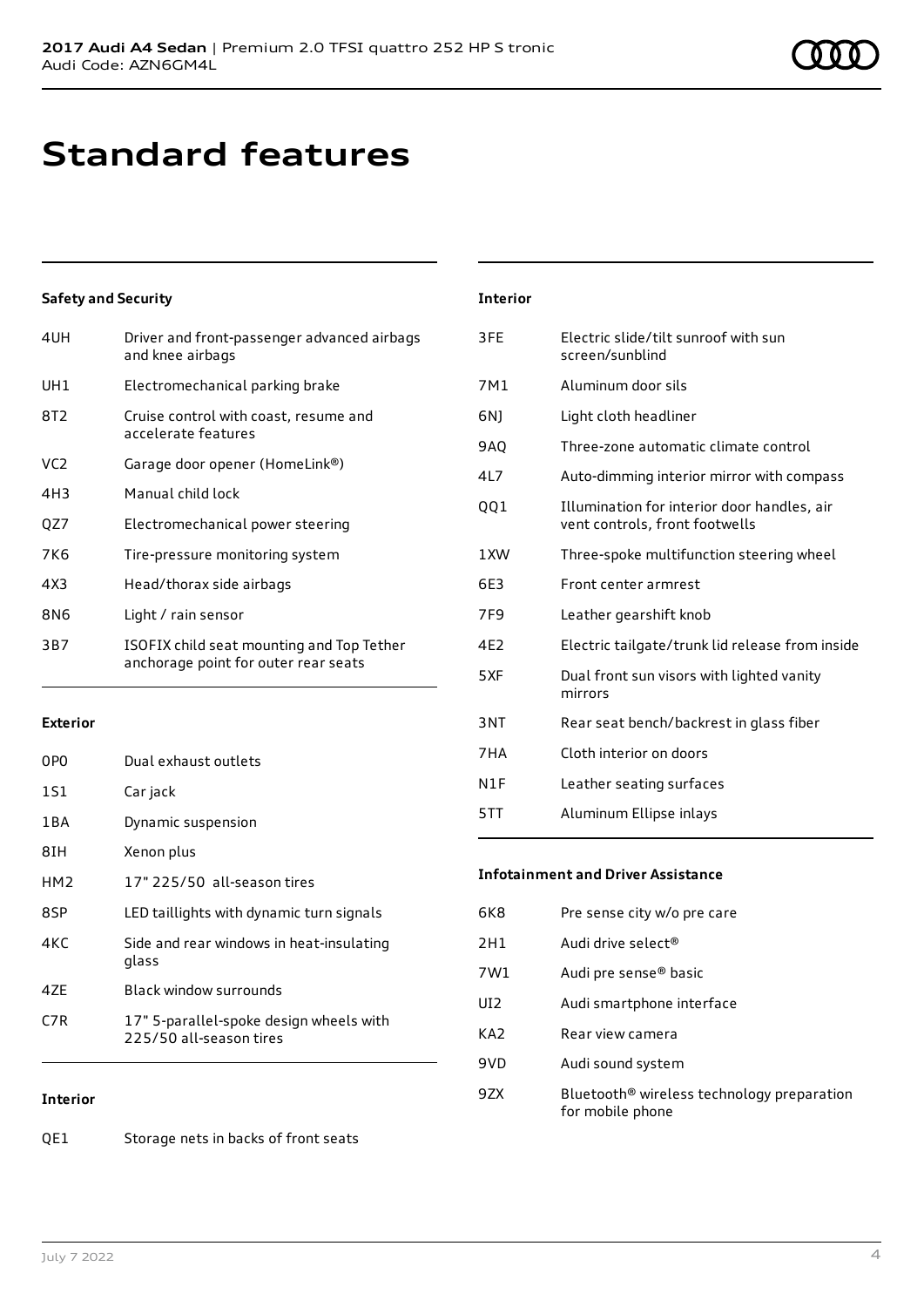# **Dealer remarks**

\*\*This vehicle is equipped with a LoJack Theft and Security Technology System. This preinstalled feature includes a 3 year subscription for an additional \$750.00 above the published sales price\*\*

Audi Minneapolis is proud to present this: 2017 Audi A4 2.0T Premium quattro quattro 2.0L I4 TFSI DOHC

Clean CARFAX. PREMIUM PACKAGE, QUATTRO, ALL WHEEL DRIVE, BACKUP CAMERA, BLUETOOTH, SUN ROOF, LEATHER SEATS, HEATED LEATHER, LOCAL TRADE, CLEAN CARFAX, 7-Speed Automatic S tronic, quattro, Black w/Leather Seating Surfaces, 8-Way Power Front Seats w/Driver Memory, Anti-Theft Alarm System w/Immobilizer, Audi Advanced Key, Audi Connect CARE, Audi Connect PRIME & PLUS, Audi MMI Navigation Plus, Color Driver Information System w/Trip Computer, Convenience Package, Heated Auto-Dimming Power Exterior Mirrors w/Memory, Heated Front Seats, Navigation System, Radio: Audi MMI Navigation Plus w/MMI Touch, SiriusXM Satellite Radio.

Priced below KBB Fair Purchase Price! 24/31 City/Highway MPG

Awards:

\* JD Power Automotive Performance, Execution and Layout (APEAL) Study \* 2017 KBB.com Best Buy Awards \* 2017 KBB.com 10 Favorite New-for-2017 Cars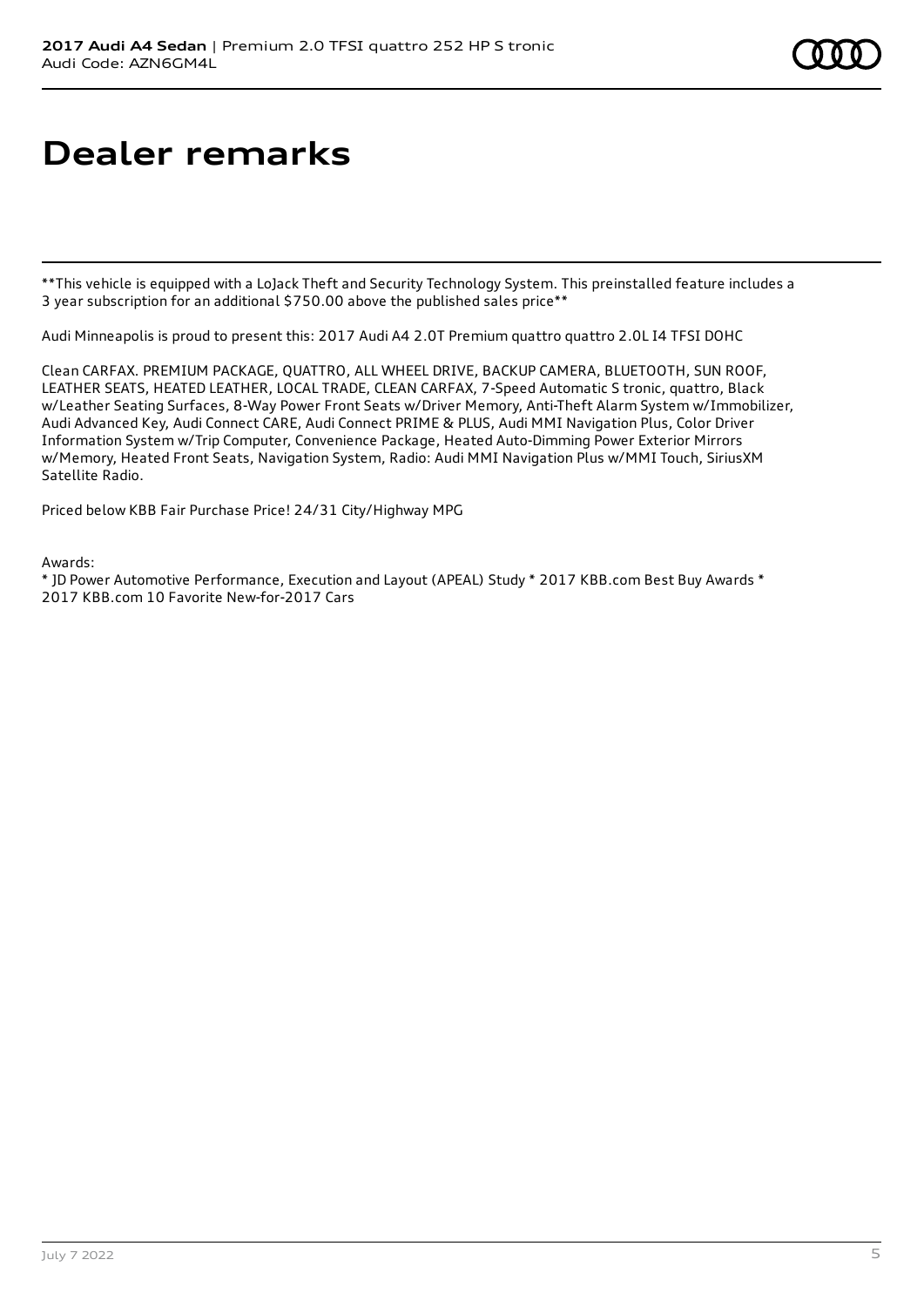### **Engineering | Performance**

| Engine type                                 | Four-cylinder                                 |
|---------------------------------------------|-----------------------------------------------|
| Acceleration (0 - 60<br>mph)                | 5.7 seconds seconds                           |
| Engine block                                | Cast-iron                                     |
| Induction/fuel injection Turbocharged/TFSI® |                                               |
| Cylinder head                               | Aluminum-alloy                                |
| Max. output ps/hp                           | 252 @ 5,000-6,000 @ rpm                       |
| stroke                                      | Displacement/Bore and 1,984/82.5 x 92.8 cc/mm |
| Top track speed                             | 130 mph mph                                   |
| Torque                                      | 273 @ 1,600-4,500 lb-ft@rpm                   |
| Valvetrain                                  | Audi valvelift system DOHC, chain-<br>driven  |

#### **Electrical system**

| Alternator | 14 Volts - 110-150 amp |
|------------|------------------------|
| Battery    | 12 Volts - 420 amp     |

#### **Driveline**

| Gear ratios: 6th         | 0.508:1                                                                                                     |
|--------------------------|-------------------------------------------------------------------------------------------------------------|
| Gear ratios: Final Drive | 4.270:1                                                                                                     |
| Gear ratios: 7th         | 0.386:1                                                                                                     |
| Gear ratios: 4th         | 1.057:1                                                                                                     |
| Transmission             | Seven-speed S tronic <sup>®</sup> dual-clutch<br>transmission with quattro <sup>®</sup> all-<br>wheel drive |
| Gear ratios: 5th         | 0.738:1                                                                                                     |
| Gear ratios: 2nd         | 2.190:1                                                                                                     |
| Gear ratios: 3rd         | 1.517:1                                                                                                     |
| Gear ratios: Reverse     | 2.750:1                                                                                                     |
| Gear ratios: 1st         | 3.188:1                                                                                                     |

#### **Steering**

| Steering type                             | Electromechanical speed-sensitive<br>power steering system |
|-------------------------------------------|------------------------------------------------------------|
| Turning diameter, curb-38.1 ft<br>to-curb |                                                            |
| Steering ratio                            | 15.9:1                                                     |

#### **Suspension**

| Front axle | Five-link independent steel spring<br>suspension |
|------------|--------------------------------------------------|
| Rear axle  | Five-link independent steel spring<br>suspension |

#### **Brake system**

| Front brakes | 13.3 (ventilated disc) in |
|--------------|---------------------------|
| Rear brakes  | 13.0 (ventilated disc) in |

### **(1/2)**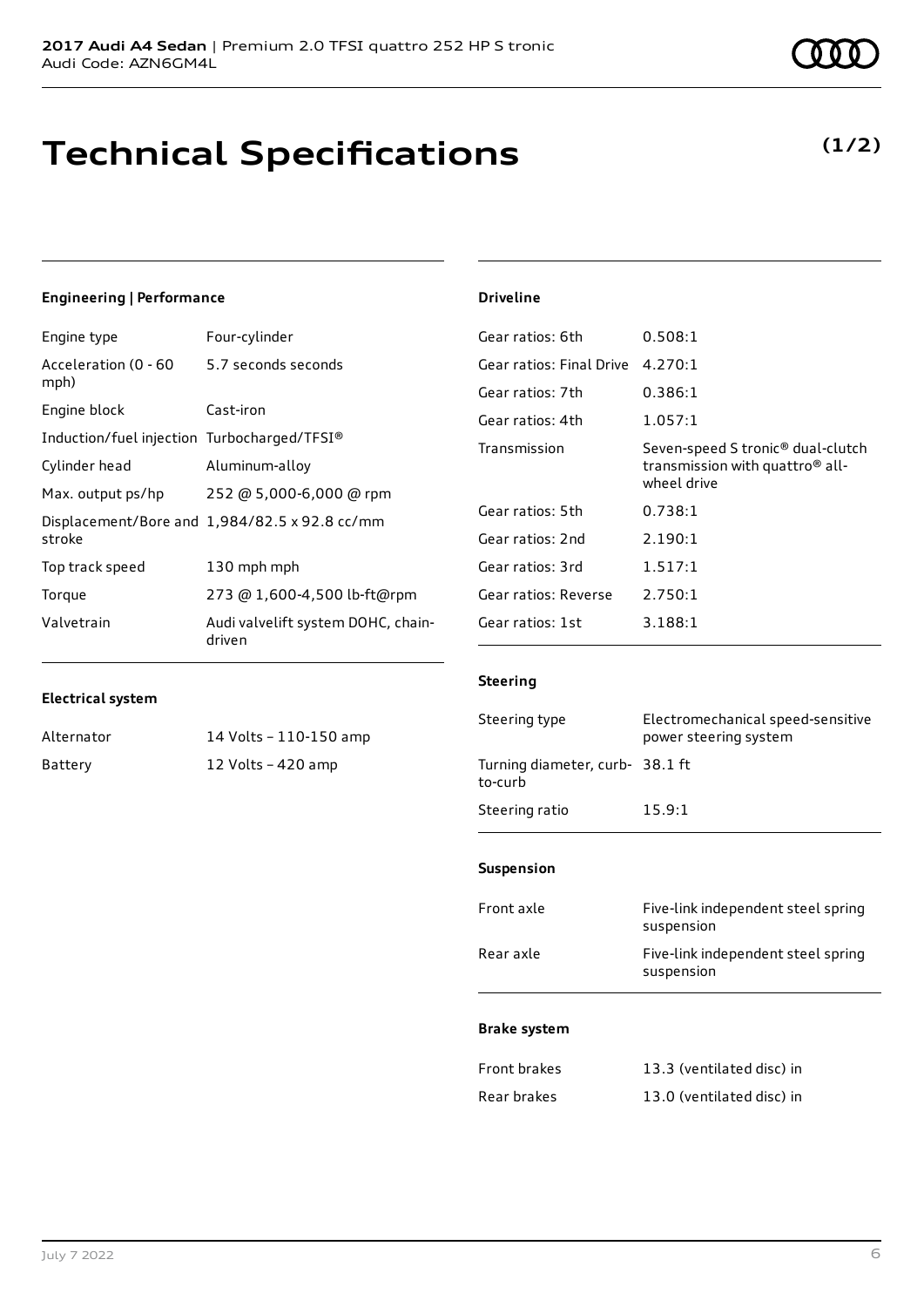# **Technical Specifications**

#### **Body**

| Material                      | Fully galvanized steel unibody with<br>aluminum hood and multistep anti-<br>corrosion protection |  |
|-------------------------------|--------------------------------------------------------------------------------------------------|--|
| <b>Warranty   Maintenance</b> |                                                                                                  |  |
| Warranty                      | 4-Year/50,000 mile Audi New<br>Vehicle Limited Warranty                                          |  |
| Maintenance                   | 12-Month/10,000 mile (whichever<br>occurs first) NO CHARGE first                                 |  |

scheduled maintenance

### **Exterior Measurements**

| Height                           | 56.2 in  |
|----------------------------------|----------|
| Overall width without<br>mirrors | 72.5 in  |
| Length                           | 186.1 in |
| Wheelbase                        | 111.0 in |
| Drag coefficient                 | .27 Cw   |
| Overall width with<br>mirrors    | 79.6 in  |
| Track rear                       | 61.2 in  |
| <b>Track front</b>               | 61.9 in  |
| Curb weight                      | 3,626 lb |

#### **Interior measurements**

| Seating capacity                          | 5                    |
|-------------------------------------------|----------------------|
| Shoulder room, rear                       | 54.5 in              |
| Head room with front<br>sunroof           | 38.9 in              |
| Leg room, rear                            | 35.7 in              |
| Shoulder room, front                      | 55.9 in              |
| Head room with rear<br>sunroof            | 37.4 in              |
| Leg room, front                           | 41.3 in              |
| Cargo volume, rear<br>seatbacks up/folded | 13.0/NA cu ft, cu ft |

### **(2/2)**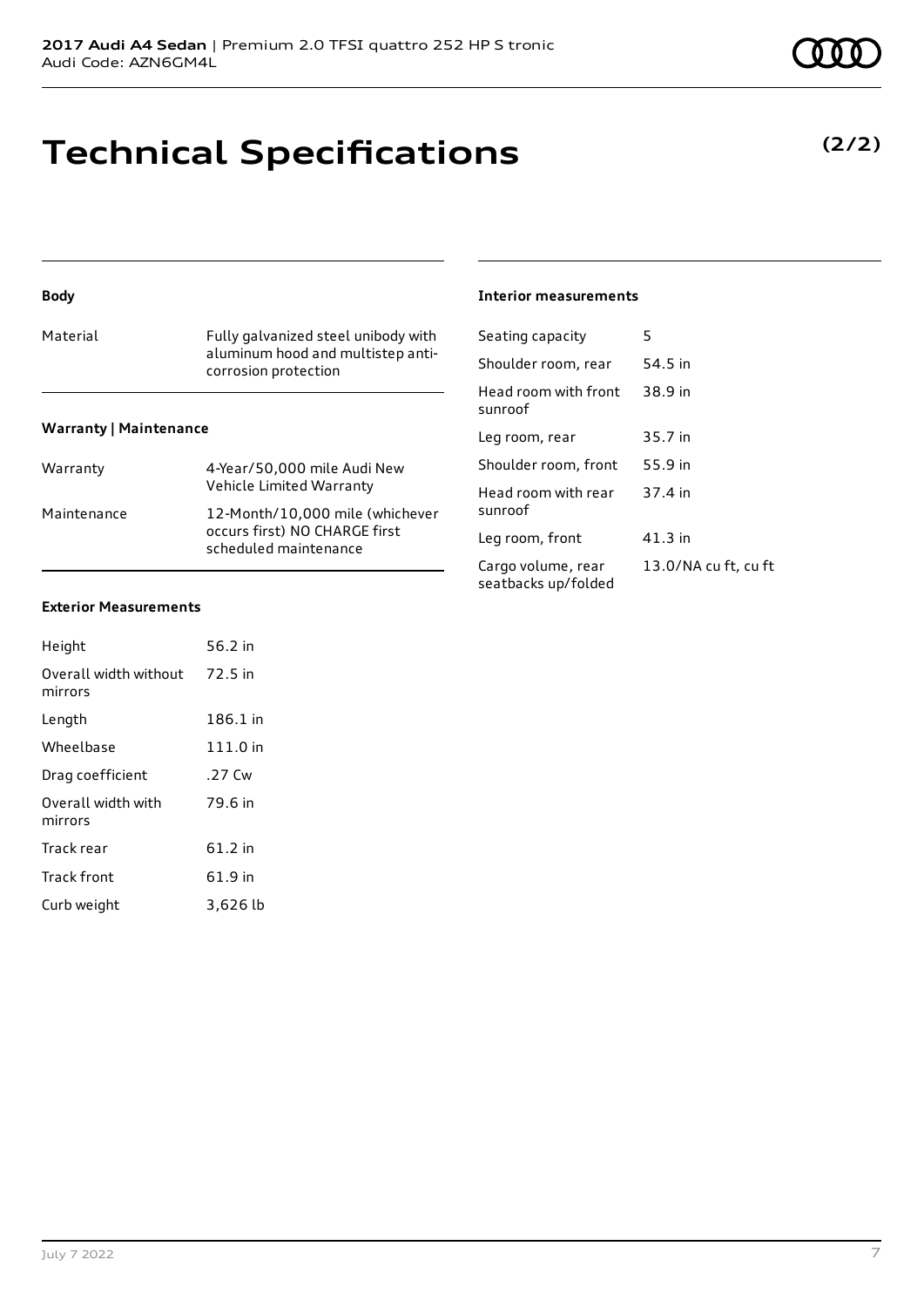## **Consumption- and emission**

#### **Consumption by NEDC**

| urban       | 24 mpg |
|-------------|--------|
| extra-urban | 31 mpg |
| combined    | 27 mpg |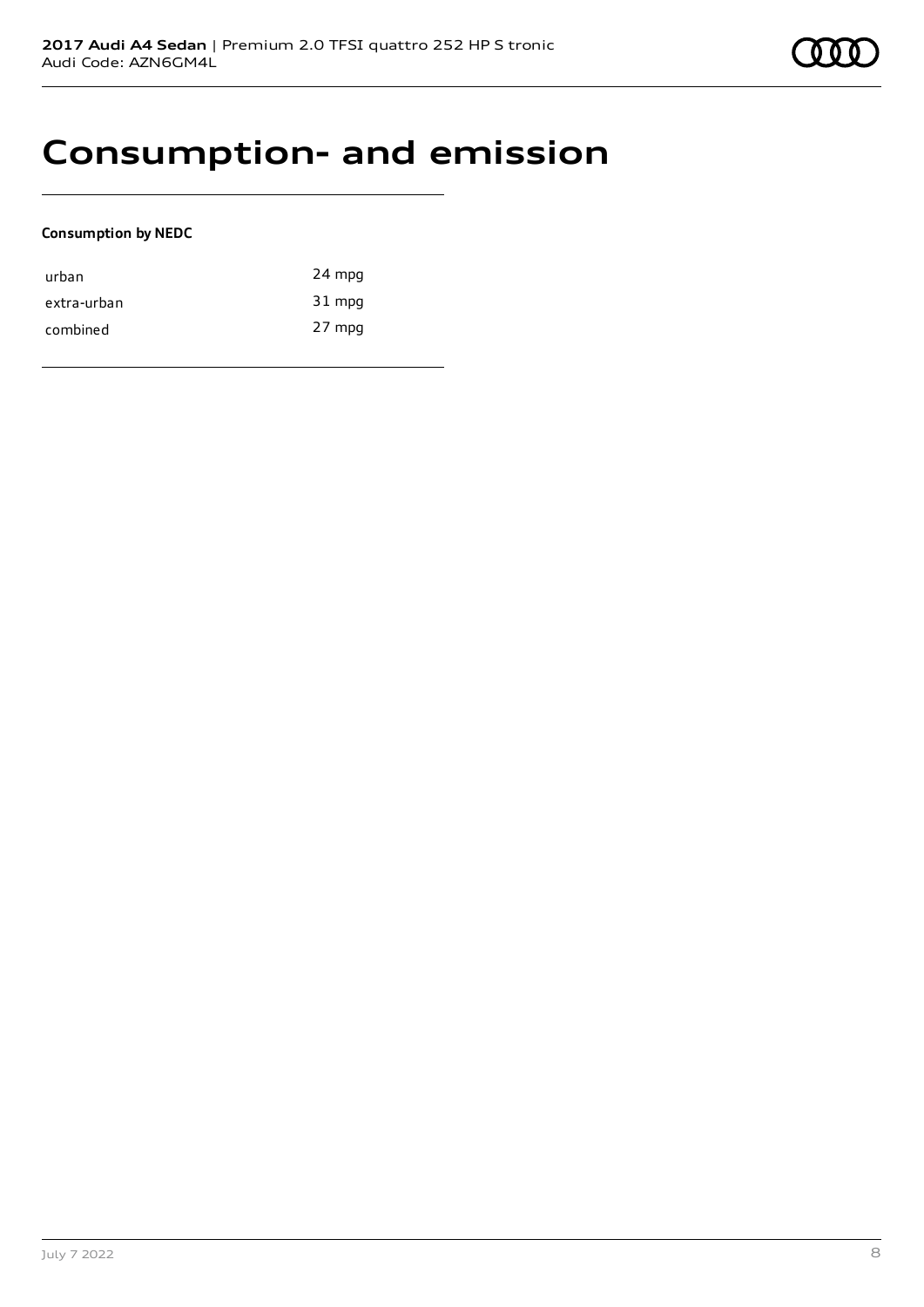

# **Contact**

Dealer **Audi Minneapolis**

9393 Wayzata Blvd 55426 Minneapolis MN

Phone: +17637449393 FAX: 7637449309

www: [https://www.audiminneapolis.com](https://www.audiminneapolis.com/)